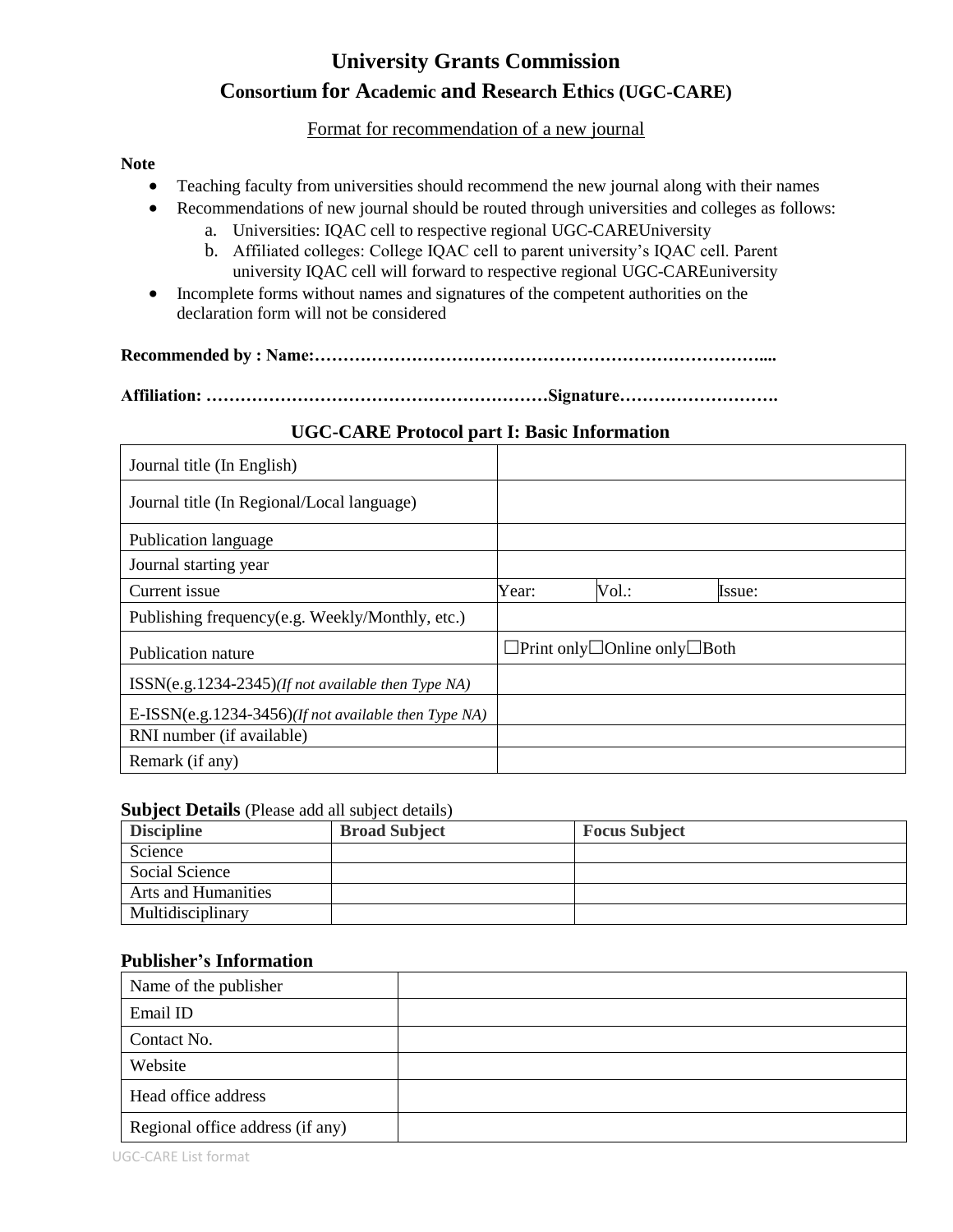**Editor Board Details**(Please add all editors' details who are part of Editorial Board)

| <b>Editor 1</b>                                                |                                                                                                                                                                                                                                          |
|----------------------------------------------------------------|------------------------------------------------------------------------------------------------------------------------------------------------------------------------------------------------------------------------------------------|
| Name of the editor                                             |                                                                                                                                                                                                                                          |
| Email                                                          |                                                                                                                                                                                                                                          |
| Office / Residential address                                   |                                                                                                                                                                                                                                          |
| Mobile                                                         |                                                                                                                                                                                                                                          |
| Role of the editor<br>(Chief / Managing/Associate /Section)    |                                                                                                                                                                                                                                          |
| Home page of the editor                                        |                                                                                                                                                                                                                                          |
| Google Scholar profile of the editor                           |                                                                                                                                                                                                                                          |
| SSRN profile of the editor                                     |                                                                                                                                                                                                                                          |
| ResearchGate profile of the editor                             |                                                                                                                                                                                                                                          |
| company / trust / department)                                  | Publications (If publications are not available online, then provide a list of 4 publications published during last<br>10 years)(Exclude papers published by the editor in the journals of which he / she is in-charge of the publishing |
| 1.                                                             |                                                                                                                                                                                                                                          |
| 2.                                                             |                                                                                                                                                                                                                                          |
| 3.                                                             |                                                                                                                                                                                                                                          |
| 4.                                                             |                                                                                                                                                                                                                                          |
|                                                                |                                                                                                                                                                                                                                          |
|                                                                |                                                                                                                                                                                                                                          |
| <b>Editor 2</b>                                                |                                                                                                                                                                                                                                          |
| Name of the editor                                             |                                                                                                                                                                                                                                          |
| Email                                                          |                                                                                                                                                                                                                                          |
| Office / Residential address                                   |                                                                                                                                                                                                                                          |
| Mobile                                                         |                                                                                                                                                                                                                                          |
| Role of the editor<br>(Chief / Managing / Associate / Section) |                                                                                                                                                                                                                                          |
| Home page of the editor                                        |                                                                                                                                                                                                                                          |
| Google Scholar profile of the editor                           |                                                                                                                                                                                                                                          |
| SSRN profile of the editor                                     |                                                                                                                                                                                                                                          |
| ResearchGate profile of the editor                             |                                                                                                                                                                                                                                          |
| company / trust / department)                                  | Publications (If publications are not available online, then provide a list of 4 publications published during last<br>10 years)(Exclude papers published by the editor in the journals of which he / she is in-charge of the publishing |
| 1.                                                             |                                                                                                                                                                                                                                          |
| 2.                                                             |                                                                                                                                                                                                                                          |
| 3.                                                             |                                                                                                                                                                                                                                          |